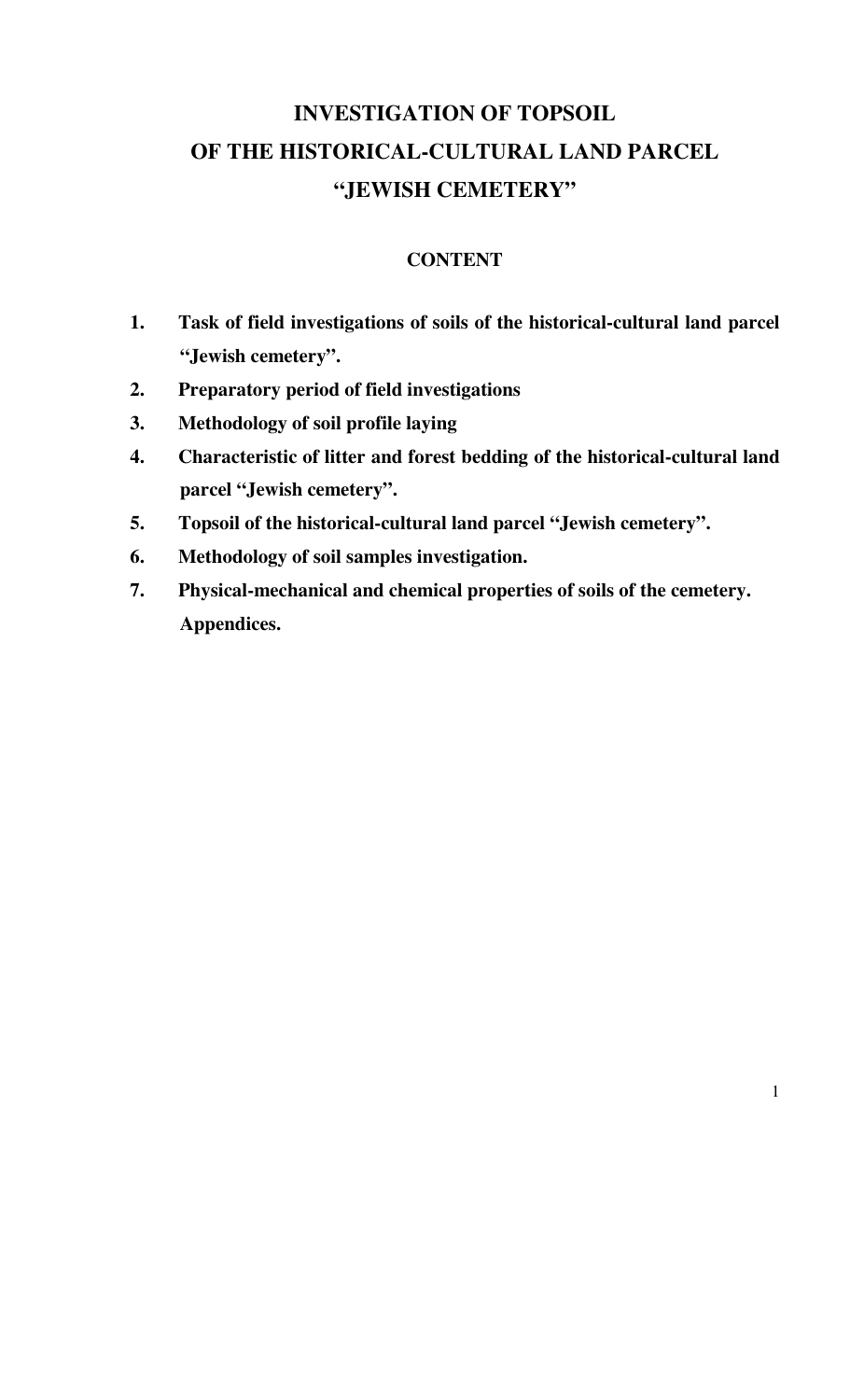# **1. Task of field investigations of soils of the historical-cultural land parcel "Jewish cemetery"**

The studying of mutual relations of tree-bush vegetation and topsoil is a necessary condition of the most rational use of soil fertility for satisfaction of the needs in recreational functions of different objects.

In this connection the reasonable scientific planning and realization of economic measures require preliminary implementation of the complex of soil investigations.

Soil investigation is an inalienable part of park arrangement, planning of economic measures and works relating to reconstruction and preservation of historical objects, namely the ancient Jewish cemetery.

Main tasks of soil investigation implementation at this object are:

- laying and description of soil profiles;
- soil sampling;
- determination of physical-mechanical and chemical soil properties;
- determination of influence of edaphic factor and vegetation cover of the park;
- determination of degree of soil impairment caused by anthropogenic influence at the "Jewish cemetery".

## **2. Preparatory period of field investigations**

Preparatory period of field investigations of the "Jewish cemetery" includes:

- getting to know the object of investigation, exising cartographic material,
- getting to know conditions of soil formation on the territory of the cemetery.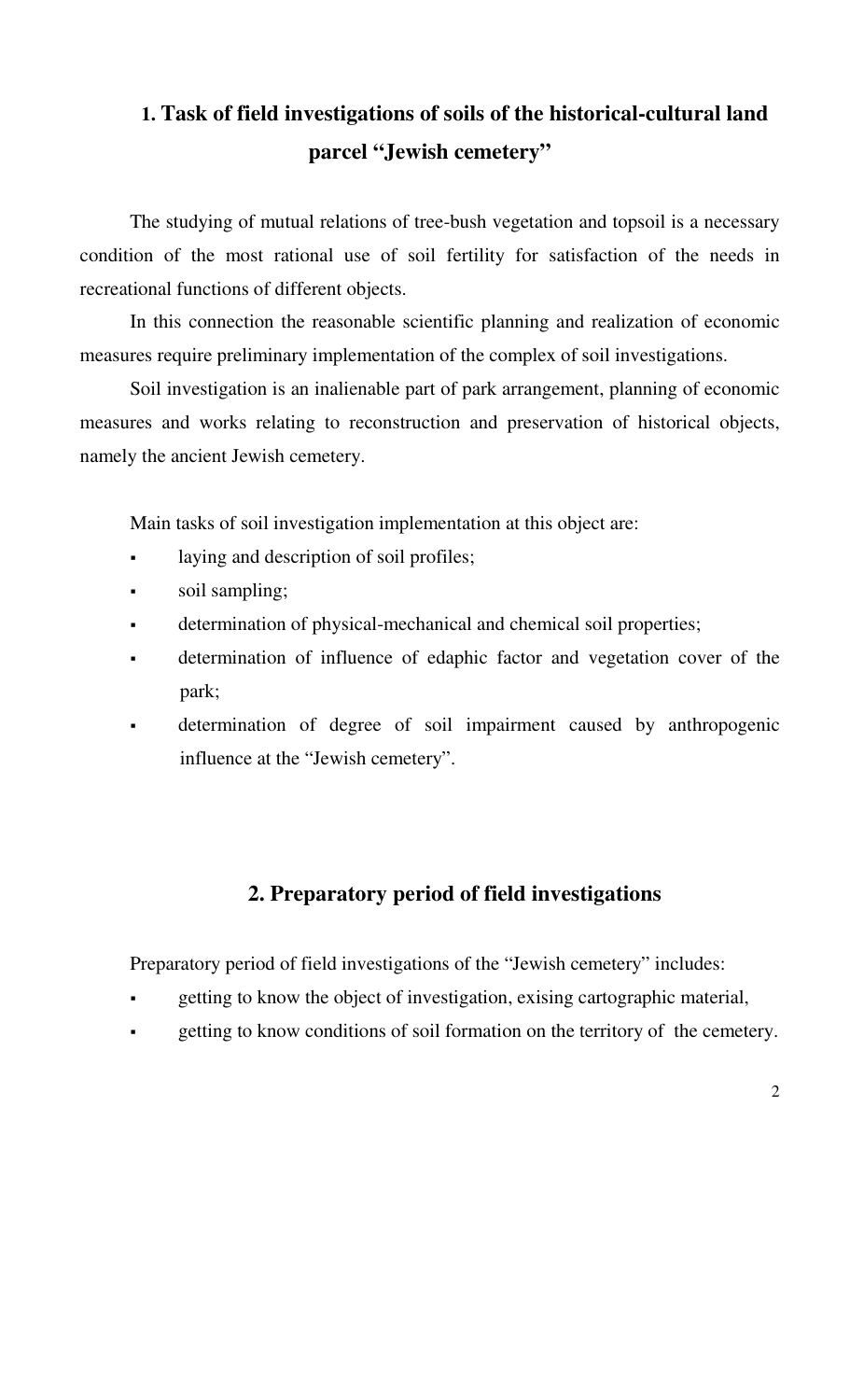- studying of materials of investigation of geological structure and soil forming rocks;
- influence of human economic activity on topsoil of the cemetery;
- selection of place for soil trenches laying.

## **3. Methodology of soil profile laying**

Since, according to the national traditions it is forbidden to dig on the territory of a cemetery deeper than 20 cm, we have confined our investigations only to upper strata.

Soil trenches have been made in the following directions: the north, the east, the south, the west, from the higher part of the cemetery to the lower part of the slopes.

Natural vegetation, character and degree of anthropogenic influence on the soil and erosion processes were considered.

The main wall of a trench has been oriented with consideration of free access to it and its lighting. The trench was 30-40 cm, wide 20 cm deep. Soil mass was thrown off only sideward with purpose of bedding preservation on the place of a profile section. For description of top stratum a profile was prepared by top-down cleanup of its main wall.

Description of a trench was implemented according to top genetic stratum and morphological criteria including the following:

- determination of name and indices of a stratum;
- measurement of a stratum thickness;
- morphological description of genetic stratum.

The taxonomic evaluation of genetic stratum was done on the base of the description of soil trenches of profile.

Description of genetic strata was implemented using data of description of bedding and top stratum.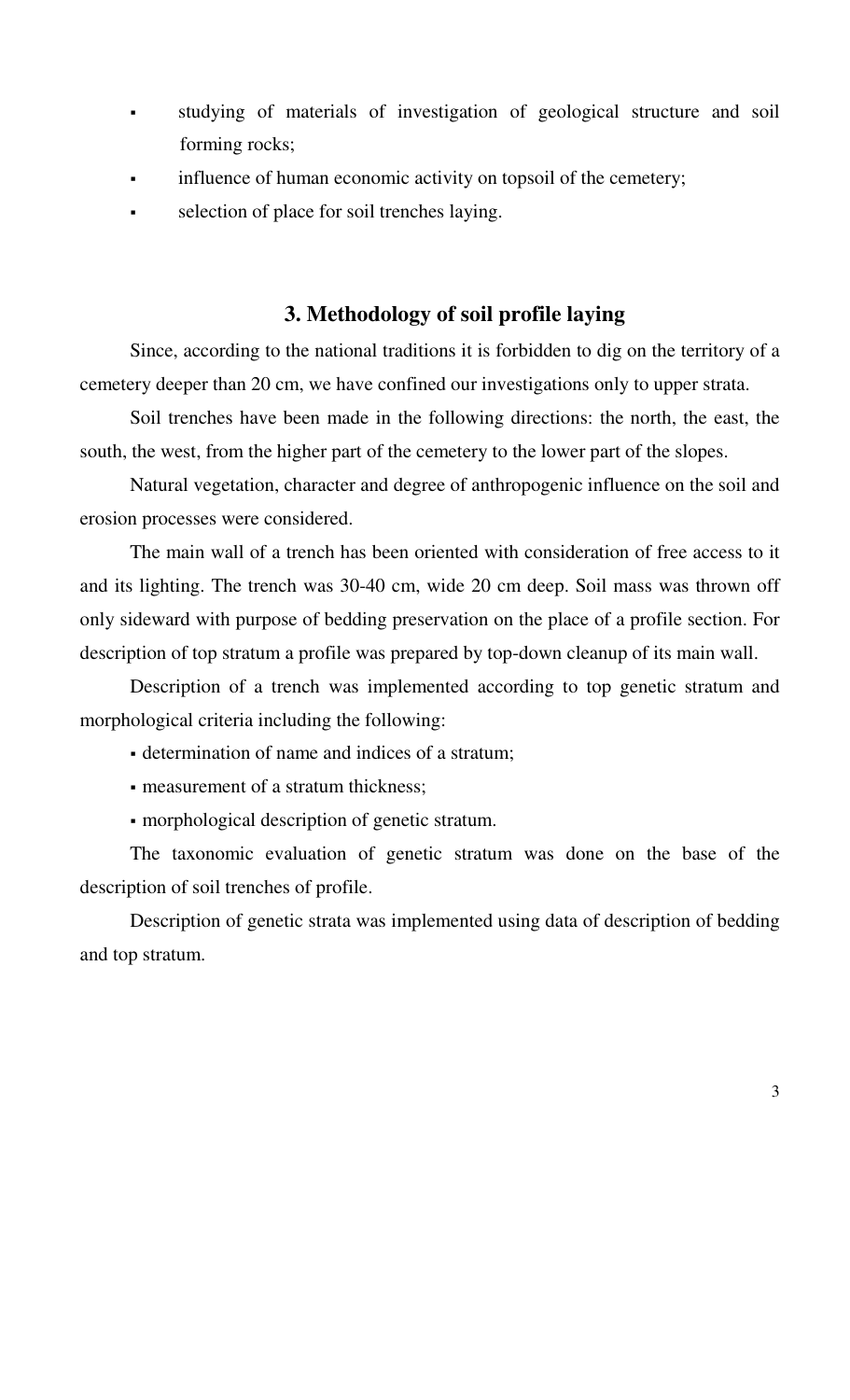Characteristic of bedding was described in the following order: composition (litter characteristic, of what and what types it is composed), colour, thickness, presence of fungi hyphaes, relation with moisture, and junction to mineral part of soil.

Description of mineral stratum includes: colour, structure, thickness, porosity, fissuring, mechanical composition, new formations, inclusions, relation with moisture, and junction to next stratum.

After morphological description of soil trench the samples of soil have been taken for the following laboratorial analysis. Sampling was made from the most typical parts of each genetic stratum selected during the description.

Sampling was implemented at the depth of up to 20 cm. Weight of selected sample was not less than 500 grams.

Type of soil was determined according to geographical location and phytometer spectrum.

# **4. Characteristic of litter and forest bedding of the "Jewish cemetery".**

Exposition, slope gradient and soil conditions have direct influences on decomposition of litter and formation of bedding on the cemetery. Decomposition of litter and forest bedding causes creation of mineral compounds of nitrogen, phosphorus, potassium and other elements which are the basis of plant nutrition. In bedding as well as in soil the process of protein decomposition run out by ammonia-fixation i.e. creation of ammonia salines (in most cases they are accessible for plants) is noticeable and a whole range of microbiological processes of nitric metabolism is implemented.

Thickness of the bedding on the territory of the "Jewish cemetery" fluctuates from 1 till 5 cm that corresponds to 2-5-year quantity of litter according to the weight.

Characteristic of the park bedding is shown in table 4.1.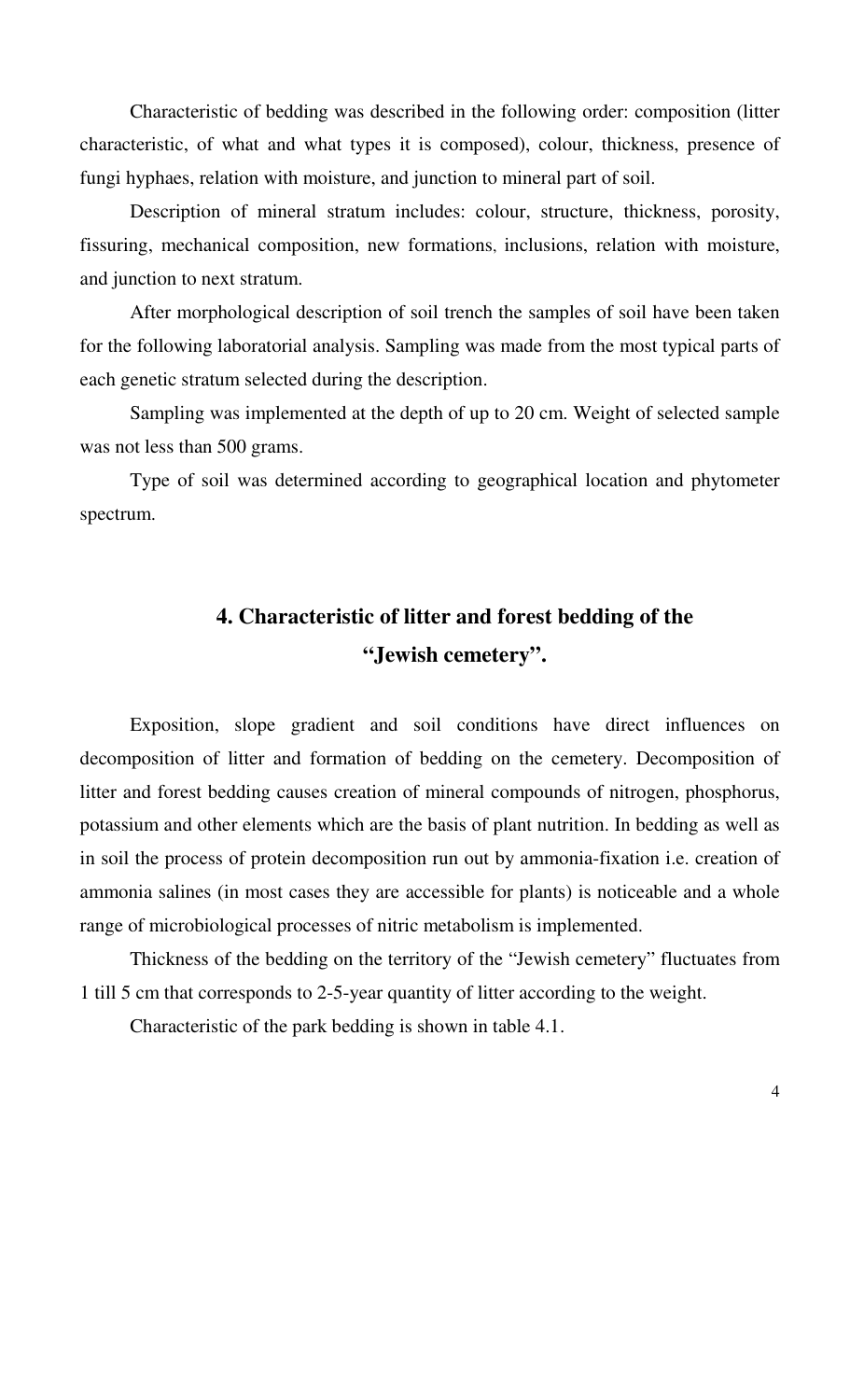| Number         | Thickness        | Characteristic                                          |  |  |  |  |  |
|----------------|------------------|---------------------------------------------------------|--|--|--|--|--|
| 1              | $2 \text{ cm}$ . | bedding, soft; consists of litter and remains of grass, |  |  |  |  |  |
|                |                  | wood kinds of maple, ash; friable, fresh; junction to   |  |  |  |  |  |
|                |                  | mineral stratum is abrupt.                              |  |  |  |  |  |
| $\overline{2}$ | $5 \text{ cm.}$  | bedding, consists of litter and remains of kinds of     |  |  |  |  |  |
|                |                  | maple, nut-tree, willow, elder, guelder-rose; grey-     |  |  |  |  |  |
|                |                  | brown, friable, fresh; junction to mineral stratum is   |  |  |  |  |  |
|                |                  | abrupt.                                                 |  |  |  |  |  |
| 3              | $3 \text{ cm}$ . | bedding, consists of litter of grasses; brown, friable, |  |  |  |  |  |
|                |                  | fresh; junction to mineral stratum is abrupt.           |  |  |  |  |  |
| $\overline{4}$ | 4 cm.            | bedding, consists of litter and remains of trees and    |  |  |  |  |  |
|                |                  | bushes of maple, pear-tree, hornbeam, elder; brown,     |  |  |  |  |  |
|                |                  | friable, fresh; junction to mineral stratum is abrupt.  |  |  |  |  |  |
| 5              | $2 \text{ cm}$ . | bedding, consists of litter and remains of trees and    |  |  |  |  |  |
|                |                  | grasses of oak, apple tree, Norway maple; brown,        |  |  |  |  |  |
|                |                  | friable, dry; junction to mineral stratum is abrupt.    |  |  |  |  |  |
| 6              | 4 cm.            | bedding, consists of litter and remains of wood         |  |  |  |  |  |
|                |                  | vegetation of maple, nut-tree, pear-tree, plum-tree,    |  |  |  |  |  |
|                |                  | apple-tree; brown, friable, dry; junction to mineral    |  |  |  |  |  |
|                |                  | stratum is abrupt.                                      |  |  |  |  |  |
| 7              | 4 cm.            | bedding, swarding, consists of litter and remains of    |  |  |  |  |  |
|                |                  | grasses Filipendula vugaris, Stenactis<br>annua,        |  |  |  |  |  |
|                |                  | goldilocks, Hipericum perforatum,<br>common             |  |  |  |  |  |
|                |                  | Enigeronica Canadensis; mink, fresh; junction to        |  |  |  |  |  |
|                |                  | mineral stratum is abrupt.                              |  |  |  |  |  |

Table 4.1. Characteristic of the bedding on the territory of the "Jewish cemetery"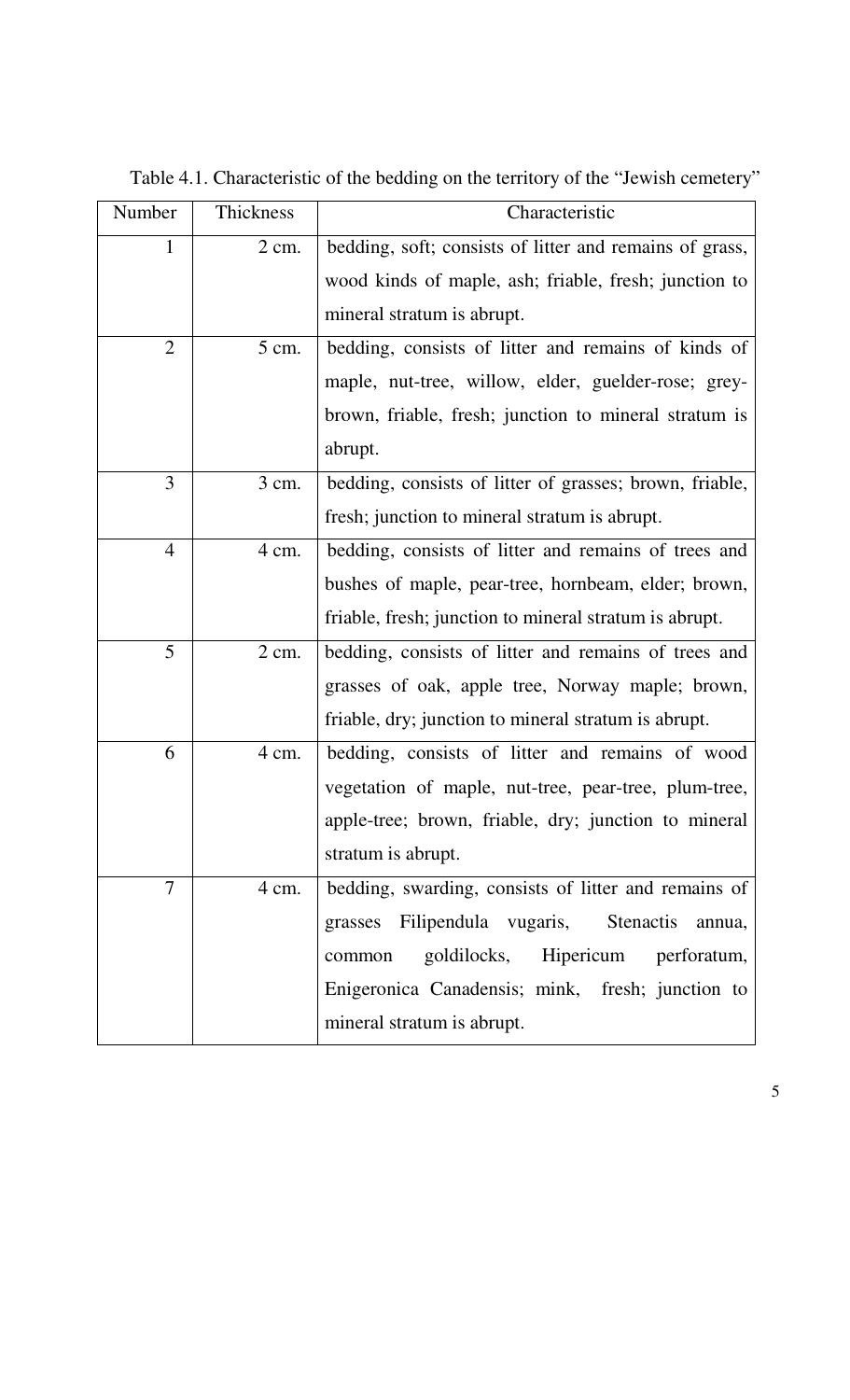| 8  | 4 cm.            | bedding, consists of litter and remains of grasses<br>Filipendula vugaris, Stenactis annua, common<br>goldilocks, Hipericum perforatum, Enigeronica<br>Canadensis; brown, friable, fresh; junction to mineral                       |
|----|------------------|-------------------------------------------------------------------------------------------------------------------------------------------------------------------------------------------------------------------------------------|
|    |                  | stratum is abrupt.                                                                                                                                                                                                                  |
| 9  | 3 cm.            | bedding, consists of litter and remains of grasses<br>Filipendula vugaris, Stenactis annua, common<br>goldilocks, Hypericum perforatum, Enigeronica<br>Canadensis; brown, friable, fresh; junction to mineral<br>stratum is abrupt. |
| 10 | $2 \text{ cm}$ . | bedding, consists of litter and remains of trees<br>Norway maple, willow, hornbeam; brown, friable,<br>fresh; junction to mineral stratum is abrupt.                                                                                |

## **5. Topsoil on territory of the cemetery**

Research of topsoil on this territory was implemented on four transects: north, east, south and west.

The scheme of location of the soil trenches on the cemetery territory relatively to corners of the earth is shown on the fig.  $\underline{1}$ . In general 10 soil trenches, were created namely  $\frac{3}{2}$  soil profiles on the slope of the northern side,  $\frac{1}{2}$  on the slope of the eastern side, 3 on the slope of the southern side and 3 soil profiles on the slope of the west side.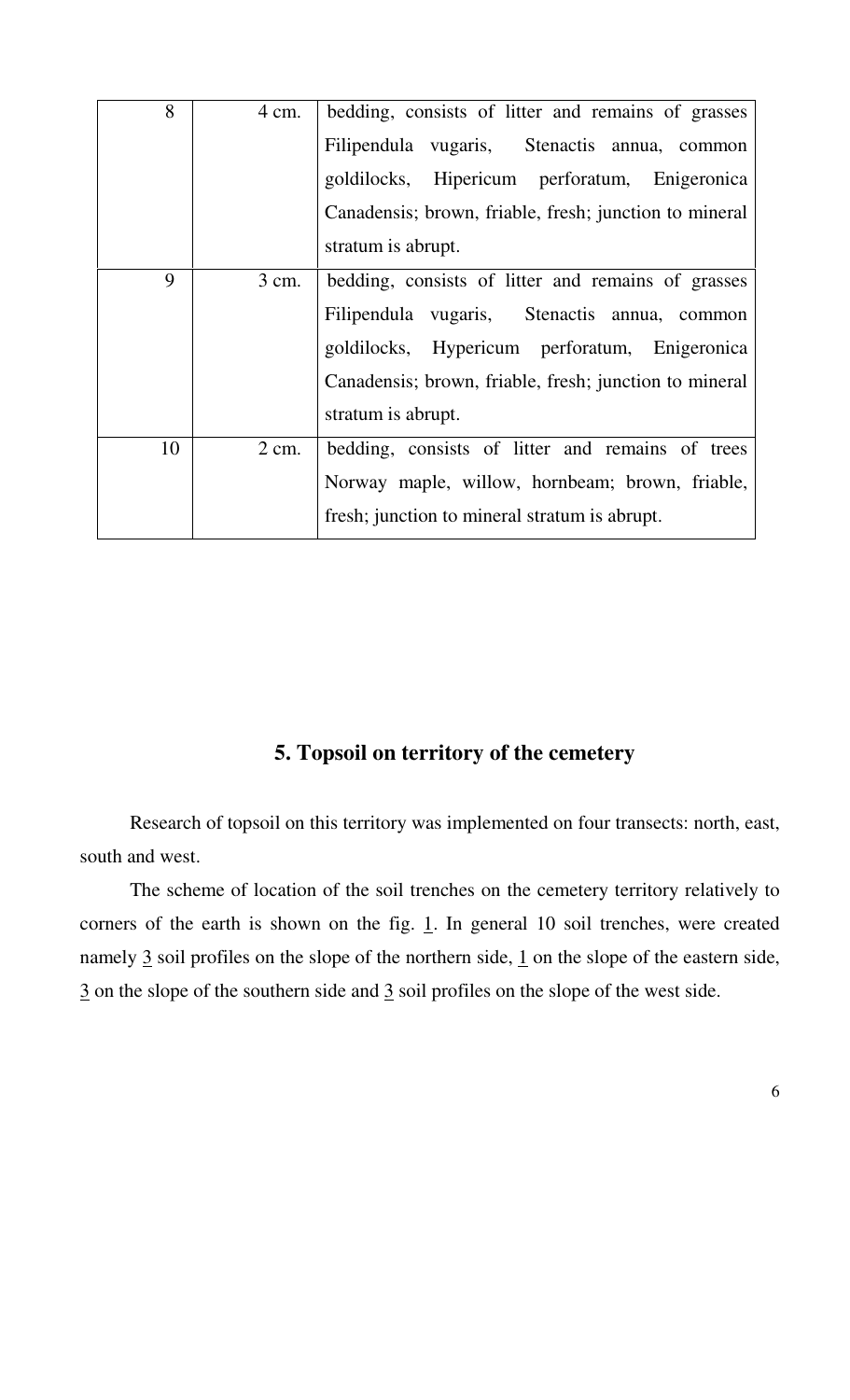Structure and morphology of soil profiles of the cemetery are presented in the tables 4.5.1, and detailed description of the litter and genetic mineral strata is shown in the figures 4.5.1.

## Table 2. Morphology of soils of the "Jewish cemetery"

## East direction Thickness of the profile according to strata, cm.

|                       | Profile numbers        |                  |  |  |  |
|-----------------------|------------------------|------------------|--|--|--|
|                       |                        |                  |  |  |  |
| Name and thickness of | $H_0$ (0-2)            | $H_0$ (0-2)      |  |  |  |
| soil strata           | He $(2-17)$            | He $(2-20)$      |  |  |  |
| Name of soil          | Light-grey forest soil | Grey forest soil |  |  |  |

## **Sample 1**

East slope of the "Jewish cemetery" territory. Trees – Bushes – elder. Underbrush is absent. Grass covering at the moment of research is practically absent.

 $H<sub>0</sub>$  (0-2) – bedding is soft, consists of litter and remains of trees, friable, fresh, junction to mineral stratum is abrupt.

He (2-17) – soil is humus with light features of scavenging, grey, granular, friable, thinly fissured, light loamy sand, roots of grasses and trees, fresh, junction to mineral stratum is gradual.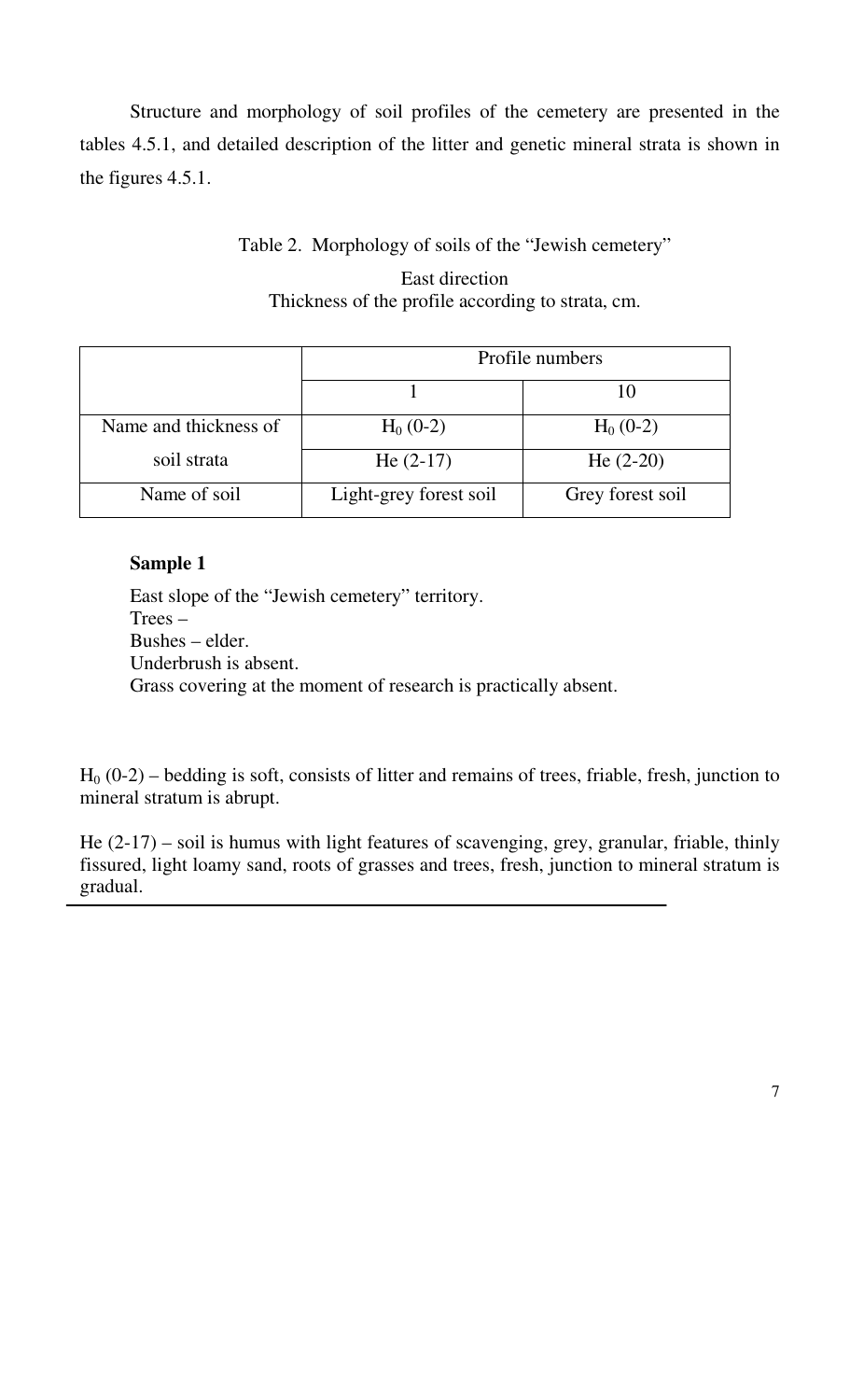## **6. Methodology of soil samples investigation.**

#### **Soil density (volume weight)**

Soil density was determined as a ratio of soil weight to its volume, determined in inviolate natural porosity (*Vi.n.p*.):

 $n.p.$ 1 *Vi n p*  $d1 = \frac{m}{V}$  g/cm<sup>3</sup>; *Vi.n.p.* = *Vs.* + *V p.;* 

where  $d_1$  – soil density;  $m$  – weight of the sample in absolutely dry state; *Vp. –* volume of pores; *Vs. –* volume of solids*.*

Soil density depends mainly on soil porosity and also on the following: vegetation kind; mechanical and mineralogical composition of soil; structuring; tillage degree.

Soil samplings for the following determination of density were implemented by using the appliance of the field laboratory of Litvinov.

*Appliances and materials*: weighting bottles, exsiccator, appliance of Litvinov, soil cutter, spade, drying oven, scales.

#### **Density of solid phase of soil**

We have determined the density of solid phase of soil  $(d_2)$  as a ratio of soil weight to total volume of solids. Value of density of soil solid phase depends on mineral composition and content of humus in genetic strata.

For density determination we used well-known method in physics - pycnometer method. This method makes it possible to determine the total volume of solids of soil according to the weight of water displaced by this volume from the pycnometer.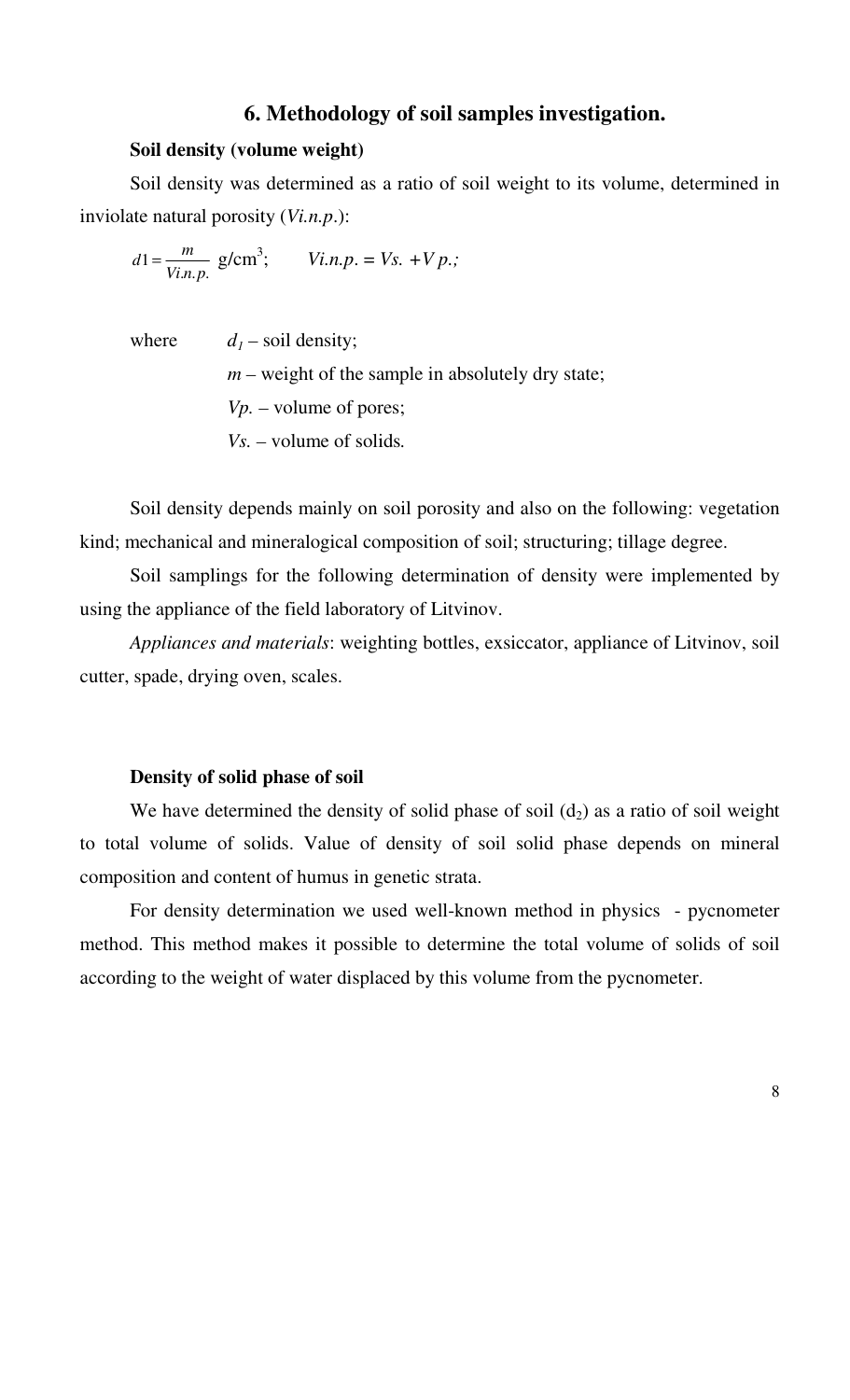Density of solid phase of soil is determined as:

$$
d_2 = \frac{P_1}{P_1 + P_2 - P_3} \quad (g/cm^3)
$$

where,  $P_1$  - batch of soil, g,

 $P_2$  – weight of pycnometer with water, g,

 $P_3$  - weight of pycnometer with water and soil, g.

*Appliances and materials*: pycnometers, funnel, scales, distilled water.

#### **Field moisture**

Field moisture of soil is the expression of provision of plants with water and it was determined in percentage terms as a ratio of water weight to the weight of absolutely dry soil.

*x*100% *b*  $W = \frac{A}{A}$ 

where  $W$  – field moisture, %;

A – weight of evaporated water, g;

B – weight of dry soil, g.

*Appliances and materials*: weighting bottles, exsiccator, appliance of Litvinov, soil cutter, spade, drying oven, scales.

#### **Hygroscopic moisture**

Content of hygroscopic moisture (*Wh.*) in percentage terms in relation to the weight of air-dry soil was determined by the formula:

100%  $d.s.$  $\frac{d.s - Pabs.d.s.}{x}$ *Pabs d s*  $Wh = \frac{Pair.d.s - Pabs.d.s}{P}$ 

9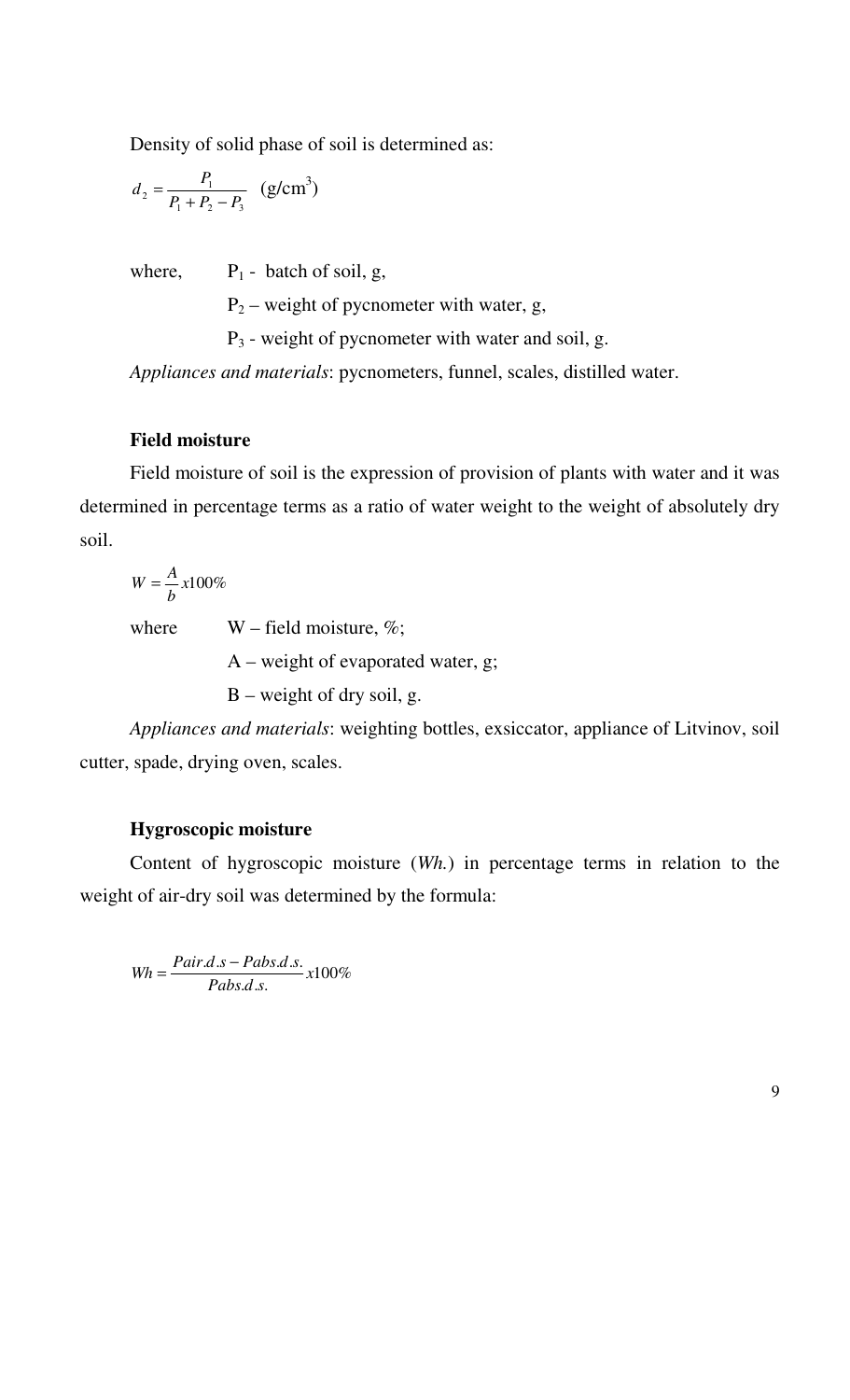where, Pair.d.s. – weight of soil in air-dry state;

Pabs.d.s – weight of soil in absolutely dry state.

Content of hygroscopic water in soil depends on the quantity of humus and clay particles within soil and is an indirect characteristic of its mechanical and sometimes chemical composition as well.

Determination of hygroscopic moisture is implemented by thermo-weighting method.

*Appliances and materials*: weighting bottles, exsiccator, drying oven, scales, drying cups with plug stoppers.

#### **Soil porosity**

Total porosity of soil is expressed in percentage terms of its total volume in inviolate state.

Total porosity was calculated on the basis of soil density  $- d_1$  and density of the solid phase of soil –  $d_2$  by using the formula:

$$
V = (1 - \frac{d_1}{d_2}) \times 100\%
$$

*Appliances and materials*: weighting bottles, exsiccator, appliance of Litvinov, drying oven, pycnometers, funnels, scales, distilled water.

#### **Soil aeration**

Methodology of determination of aeration is the action of subtracting volume of pores filled with water (Vw) from total soil porosity (V) and it is calculated according to the formula:

*Vaer.* = *V*-*Vw.* = *V*-*Wf*  $\cdot$  *d<sub>1</sub>* 

where,  $V -$  total porosity,

Wf – factual field moisture;

 $d_1$  – soil density.

10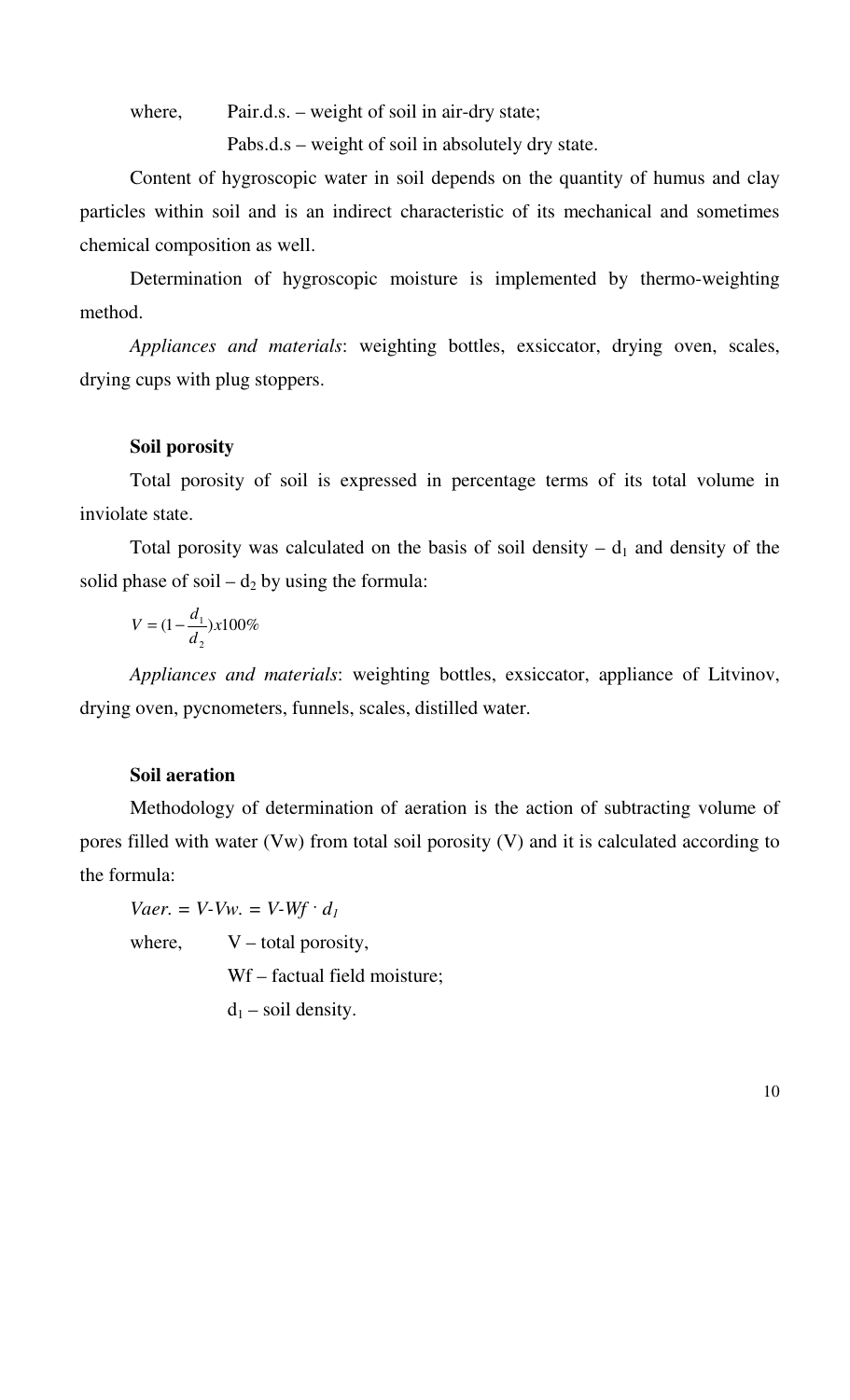Aeration shows the ability of soil to retain some quantity of air in certain physical state. Aeration is changeable and passive as its dynamics depends on the mode of soil moisture; when moisture is increasing then aeration is decreasing and vice versa.

Together with aeration the aeration degree is determined in percentage terms in relation to total soil porosity. The egree of aeration is determined by using the formula:

 $. aer. = \frac{V aer.}{V} x 100\%$ *V*  $Deg aer = \frac{Vaer}{V}$ 

*Appliances and materials*: weighting bottles, exsiccator, appliance of Litvinov, drying oven, pycnometers, funnels, scales, distilled water.

## **pH-metry**

*Principle of the method*. Determination of pH of water extract (national standards 27753.3-88) is a top-priority stage of investigation of carbonate and neutral soils. This index is determined by measurements of pH of water suspension or water extract from soil. Actual acidity makes direct influence on development of plants and soil microorganisms. Total error of the method is 0,1 pH.

*Apparatus, materials, reagents*. For implementation of analysis the following are used:

Universal ion-meter;

Rotator for stirring of soil suspension with frequency of oscillations 75 cycles per minute;

Laboratorial scales of a second class of accuracy;

Metric laboratorial ware;

Conical flasks with volume  $250 \text{ cm}^3$ ;

Chemical cups with volume  $100 \text{ cm}^3$ ;

Distilled water according to national standards 6709-72;

Filter paper according to national standards 12026-76.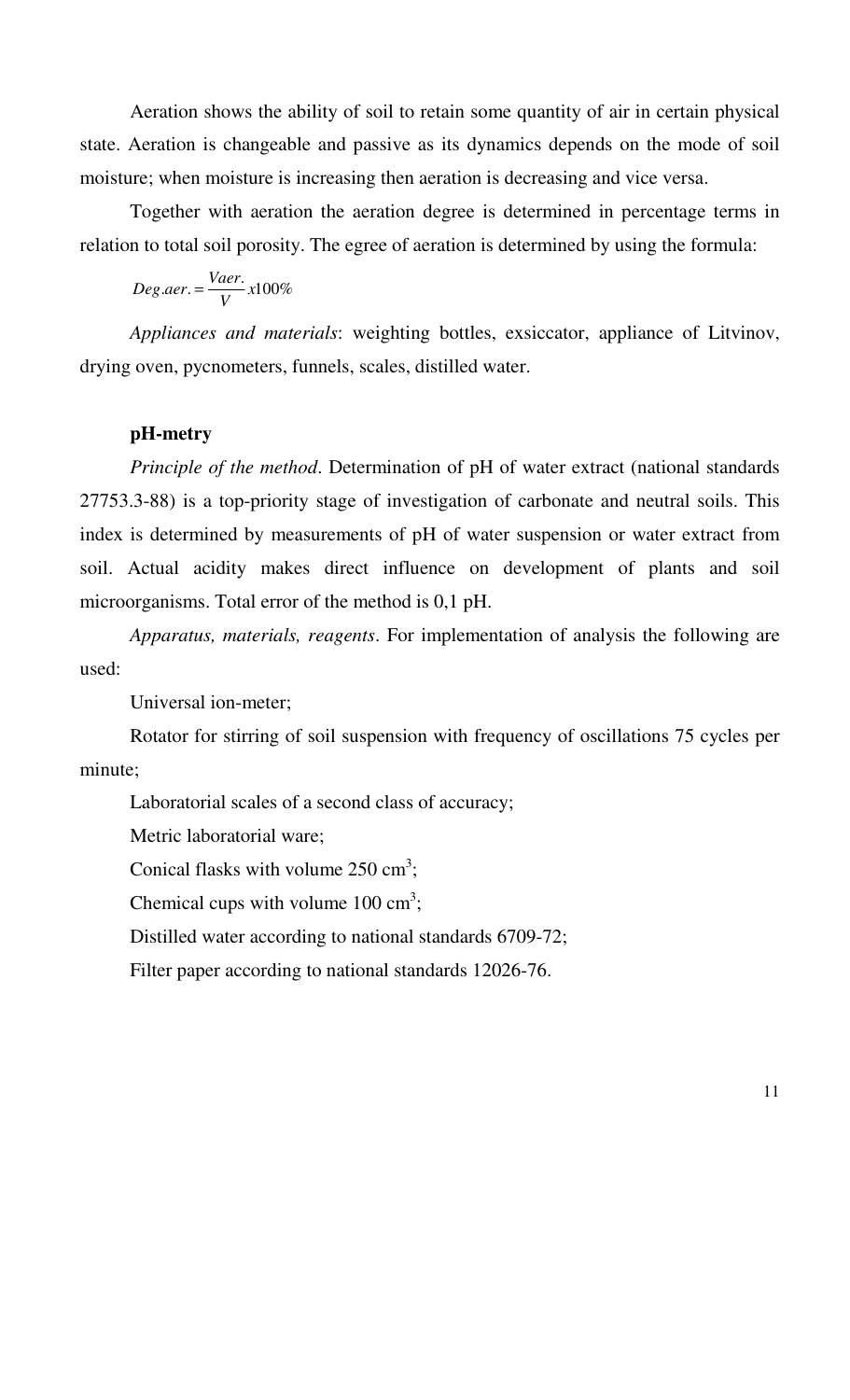#### **Determination of humus using the method of I.Tyurin.**

The essence of the method (national standards 26213-91) lies in determination of content of humus substances in soil by means of their wet combustion in hard oxidant solution of dichromate of potassium in sulfuric acid. Content of humus substances is determined according to the quantity of oxidant used for combustion process.

*Apparatus, materials, reagents*. For implementation of analysis the following are used: Analytical scales; Sand bath; Metric laboratorial ware; Conical flasks with volume  $100 \text{ cm}^3$ ; Glass funnels according to national standards 25336-82; Burettes of 2-nd class of accuracy according to national standards 20292-74; Solution  $K_2Cr_2O_7$ , 0,4n. in diluted sulfuric acid; Solution of Mor salt, 0,2n.; Solution of phenyl-anthranilic acid  $C_{13}H_{11}O_2N$ . Distilled water according to national standards 6709-72.

### **7. Physical-mechanical and chemical properties of soils of the park.**

Physical-mechanical properties of topsoil of the cemetery territory are shown in the table 7.1.

Density of top layer of soil ranges within the bounds  $0.98 - 1.32$  g/cm<sup>3</sup>. Type of soil according to density is normal, compacted and strongly compacted. Density of solid phase of soil is from 2,35 till 2,49 g/cm<sup>3</sup>.

Field moisture of soil ranges within the bounds  $16,01 - 24,12$  % and depends on slope exposition and the altitude of sampling. Thus, the upper part of slopes is characterized by less field moisture than the bottom. In this way the obtained results show that samples  $N_2$  – 16,01%,  $N_2$  – 14,71%,  $N_2$ 8 – 16,01% have less porosity in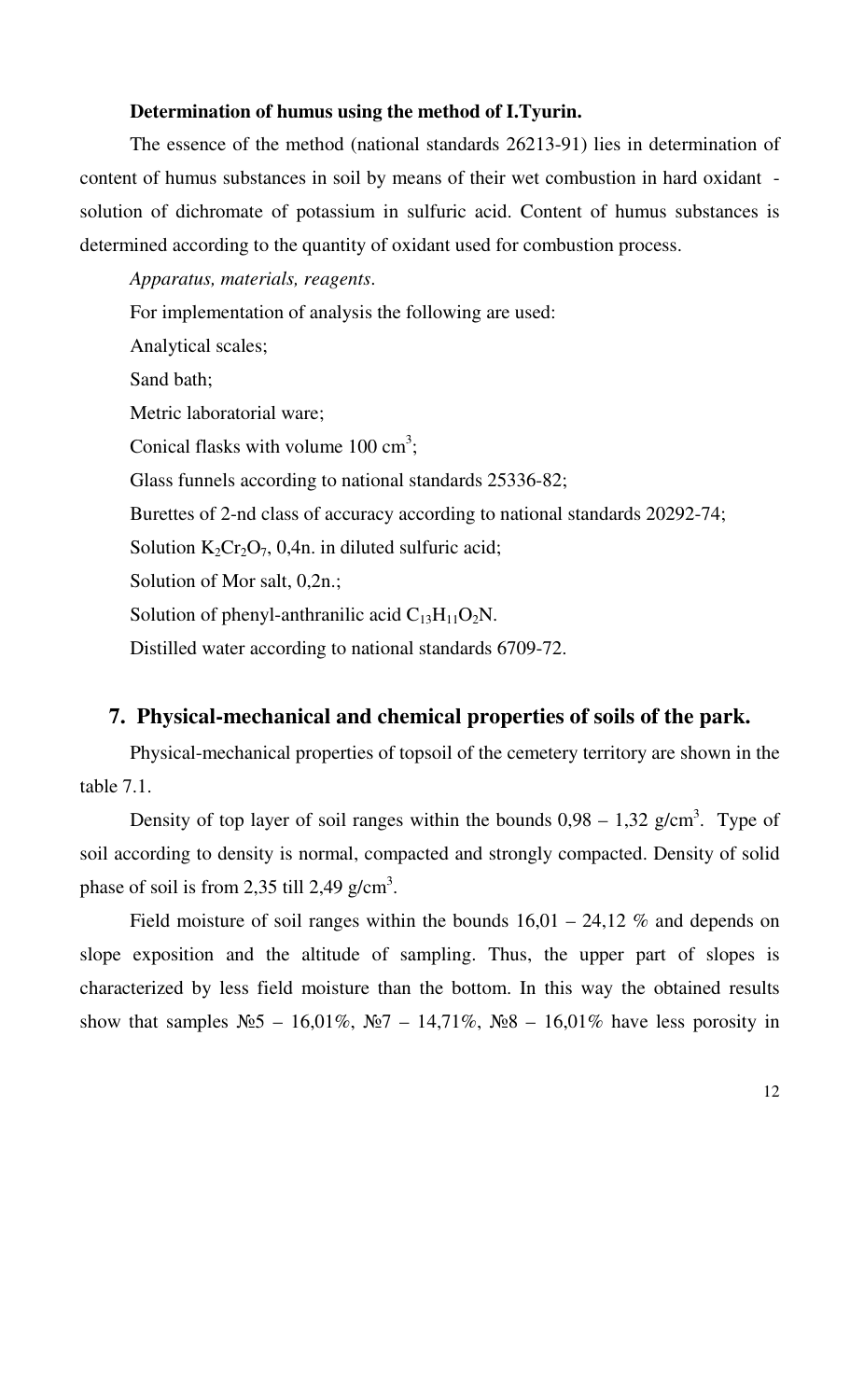contrast to the west slope (sample  $\mathbb{N} \cdot 10 - 22,32\%$ ), and to the north slope (sample  $\mathbb{N} \cdot 9$  is 22,32%).

General porosity of soil is changing from 43,8% till 59,55%. The least porosity has been fixed in the bottom part of the slope near the cemetery entrance, not far from the path. Aeration degree ranges within the bounds  $40,41 - 73,50\%$ .

Chemical properties of topsoil of the cemetery territory are presented in the table 7.2.

Analysis of results has shown that pH of water extract of all the samples taken exceeds 7 units and ranges within the bounds 6,75-7,7 units. Soils are alkaline and alkalescent.

Percentage content of humus in topsoil of the park does not exceed 3,52% and is decreasing along the profile and in the places where erosion processes are observed. Maximum values of percentage content of humus are fixed in upper strata of soil profile of southern part of the cemetery (sample  $N_24 - He - 3.53 \%$  of humus;  $N_24 - He - 3.49 \%$ of humus). In these places there is grass covering with the most density.

On some slopes the thickness of strata is changing and extraction of parent material on the surface is observed in consequence of erosion processes.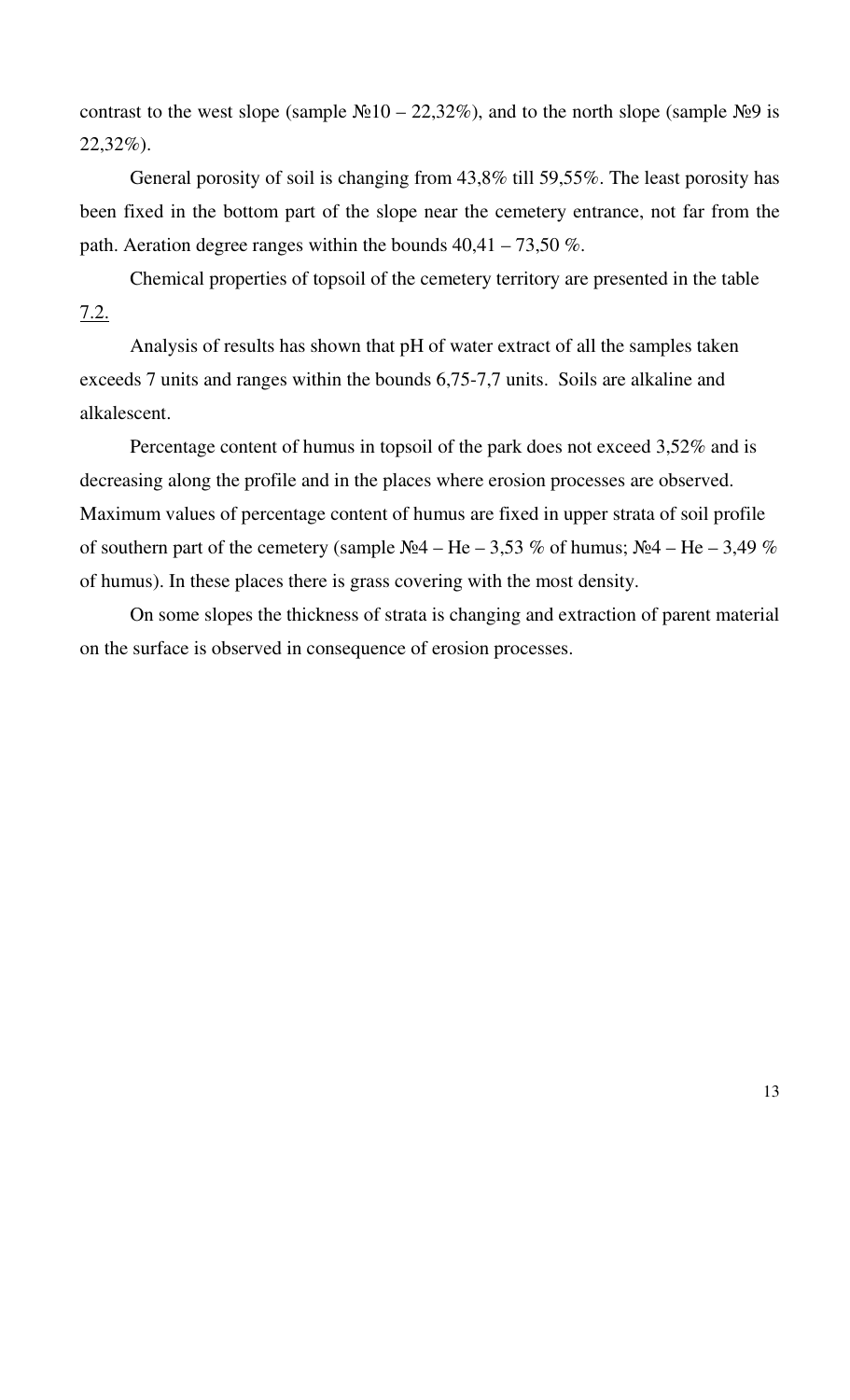## **Physical-mechanical properties of topsoil of territory of Jewish cemetery**

Table 7.1.

| No             | d1,      | Soil type according to | $d2$ ,            | Field     | Hygroscopic | Soil      | Soil      | Aeration | Crit. soil | <b>B</b> ,   |
|----------------|----------|------------------------|-------------------|-----------|-------------|-----------|-----------|----------|------------|--------------|
|                | soil     | density                | g/cm <sup>3</sup> | moisture, | water,      | porosity, | aeration, | degree,  | moisture,  | inaccessible |
|                | density, |                        |                   | $W, \%$   | Wh          | $V\%$     | Vaer.     | $\%$     | W wither   |              |
|                | $g/cm^3$ |                        |                   |           |             |           |           |          |            |              |
|                | 1,32     | strongly compacted     | 2,35              | 18,22     | 0,125       | 43,80     | 19,76     | 45,11    | 0,187      | 4,95         |
| $\overline{2}$ | 1,24     | compacted              | 2,39              | 16,69     | 0,227       | 48,20     | 27,51     | 57,08    | 0,342      | 8,48         |
| 3              | 1,29     | strongly compacted     | 2,48              | 17,42     | 0,189       | 48,05     | 25,58     | 53,23    | 0,284      | 7,33         |
| 4              | 1,18     | compacted              | 2,47              | 24,12     | 0,272       | 52,23     | 23,76     | 45,50    | 0,410      | 9,67         |
| 5              | 1,14     | normal                 | 2,42              | 16,01     | 0,233       | 52,83     | 34,58     | 65,46    | 0,351      | 7,99         |
| 6              | 1,2      | compacted              | 2,47              | 23,76     | 0,164       | 51,37     | 22,86     | 44,50    | 0,247      | 5,92         |
| $\tau$         | 1,12     | normal                 | 2,41              | 14,71     | 0,216       | 53,56     | 37,08     | 69,23    | 0,325      | 7,27         |
| 8              | 0,98     | normal                 | 2,42              | 16,10     | 0,319       | 59,55     | 43,77     | 73,50    | 0,480      | 9,41         |
| 9              | 1,24     | compacted              | 2,49              | 22,41     | 0,208       | 50,20     | 22,41     | 44,64    | 0,313      | 7,77         |
| 10             | 1,28     | strongly compacted     | 2,46              | 22,32     | 0,166       | 47,94     | 19,37     | 40,41    | 0,249      | 6,38         |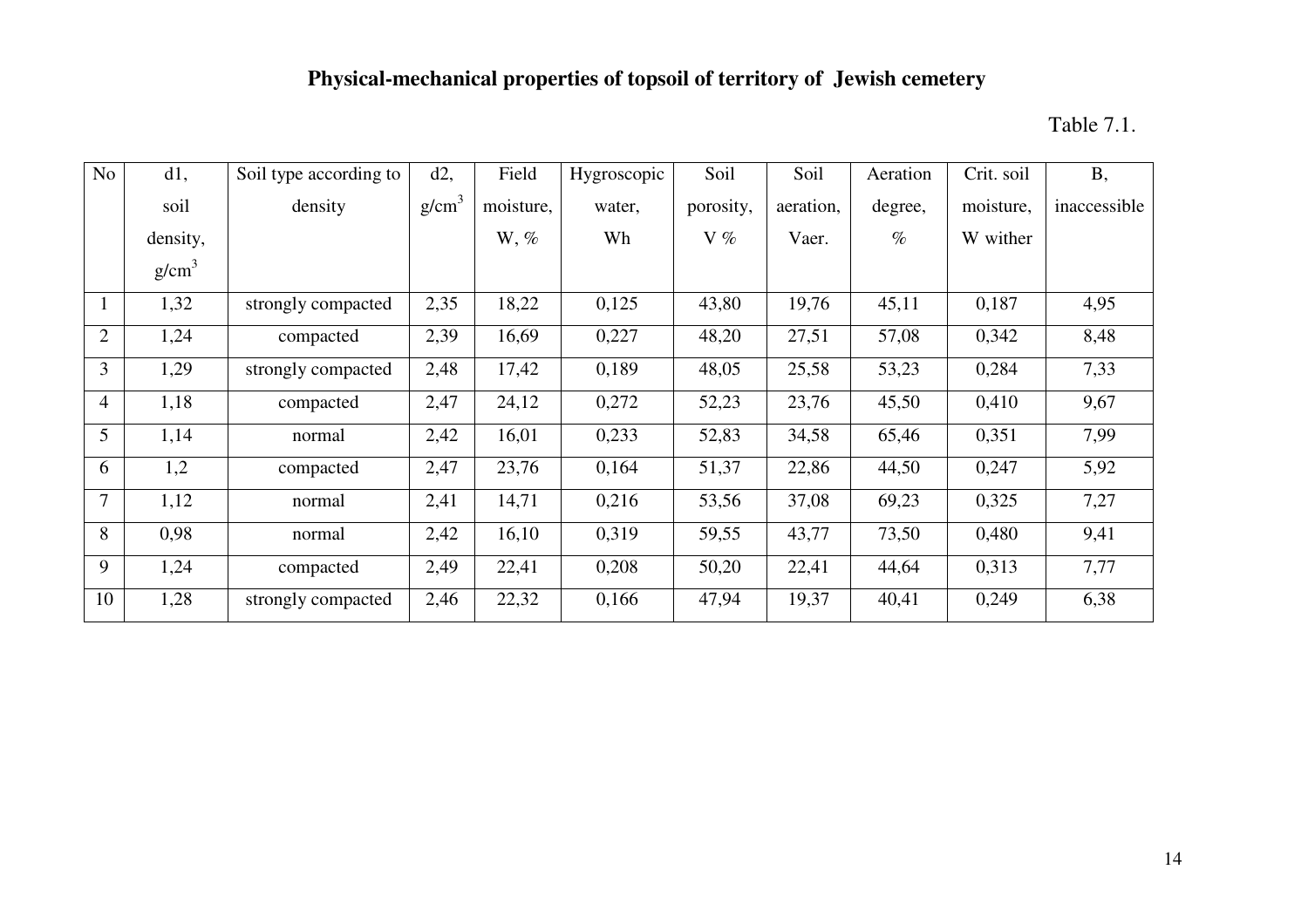## **Chemical properties of topsoil of territory of Jewish cemetery Northern direction**

| N <sub>o</sub> | Stratum index | Stratum,  | $pH(H_2O)$ |      |
|----------------|---------------|-----------|------------|------|
|                |               | thickness |            |      |
|                | He            | $2 - 17$  | 7,35       | 2,53 |
| 2              | He            | $2 - 20$  | 7,69       | 3,16 |
| 3              | He            | $2-19$    | 6,82       | 2,98 |
| 4              | He            | $2 - 20$  | 6,75       | 3,52 |
| 5              | He            | $2 - 20$  | 7,3        | 2,90 |
| 6              | He            | $2 - 20$  | 7,35       | 1,99 |
| 7              | He            | $3-16$    | 7,5        | 2,16 |
| 8              | He            | $2 - 20$  | 7,62       | 3,49 |
| 9              | He            | $2-19$    | 7,7        | 2,86 |
| 10             | He            | $2 - 20$  | 7,67       | 1,95 |